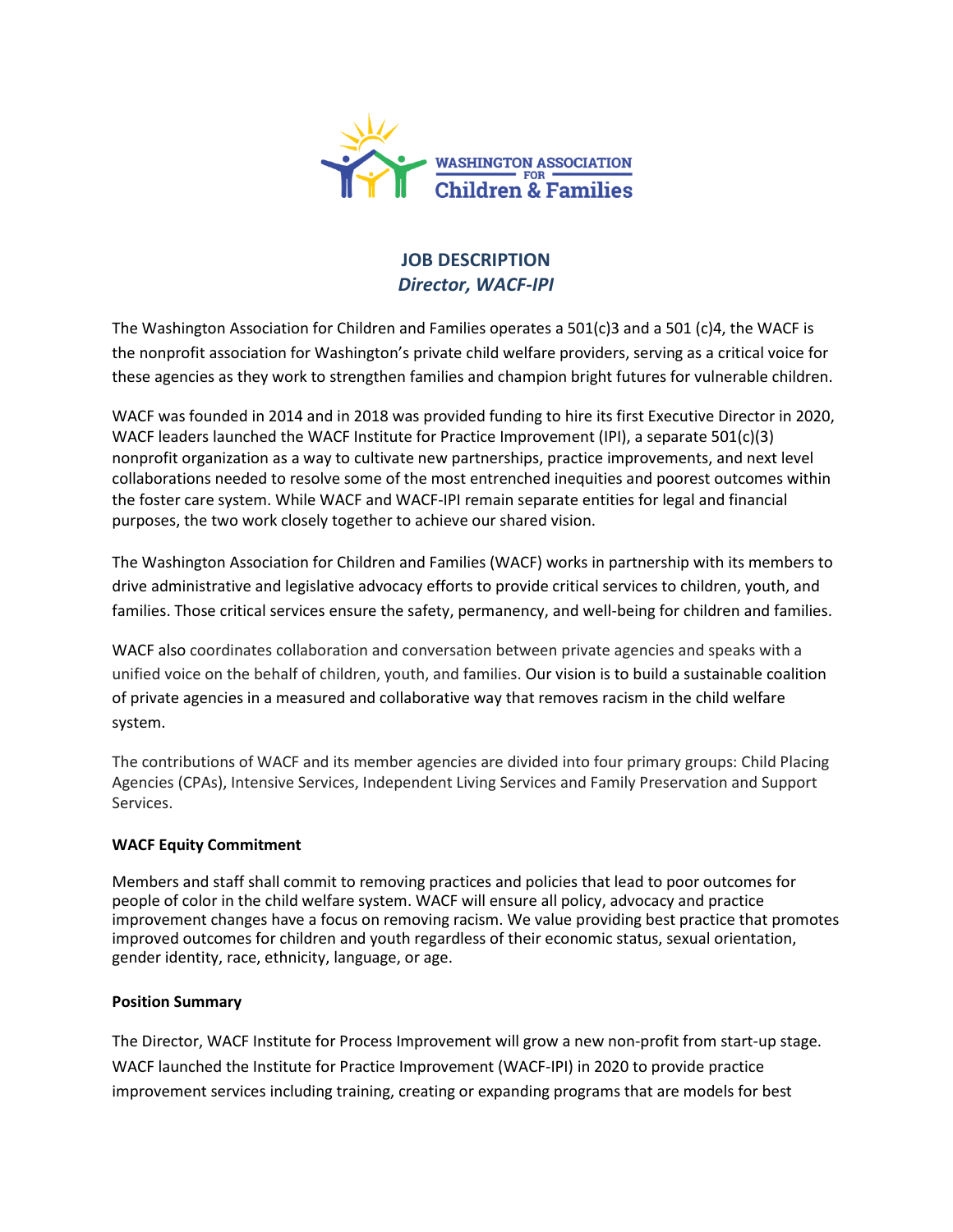practice in child welfare, providing technical assistance and innovation. WACF-IPI focuses on achieving change by working with private agencies. Private agencies represent one in three foster parents in Washington, and 100% of providers delivering the other targeted service areas. The Director will work closely with the board of directors and the WACF Executive Director to refine the strategy, build the next multi-year plan, and build capacity of WACF to deliver on the goals of the IPI. We also expect the Director will grow a team as the work of the IPI expands.

## **Responsibilities:**

- Lead the development of a multi-year strategic plan, including identifying opportunities and selecting strategic priorities.
- Identify measures of success and develop a regular process for review and adjustment with the board of directors and executive director.
- Implement and monitor the strategic plan, with regular communication on status, learning and outcomes
- Manage the IPI board meetings and communications, including working with the Board President and Executive Director to set the monthly agenda and produce monthly written updates.
- Maintain relationships and regular communication with all board members and support search and onboarding of new board members.
- Lead the fundraising and partnership development strategy for the IPI.
- Develop and maintain relationships across WACF members and with external partners, representing WACF on committees and presenting WACF work.
- Manage the IPI budget and develop budget forecasts.
- Develop and implement a staffing strategy that will support the implementation of WACF IPI initiatives.
- Manage RFP processes to identify and select contract support and manage contractor quality and deliverables.
- Provide strategy and content for WACF IPI communication, including website, social media, status updates, reports for funders and reports or presentations regarding WACF IPI work.
- Manage, monitor and report on grant and philanthropy funded activities and budget.
- Lead and coordinate high priority projects
- Other duties as assigned

## Qualifications

- Committed to our mission of improving the lives of Washington's most vulnerable children, families, and communities
- Bachelor's degree in social work or other human services, preferred
- Experienced professionals, with at least 7 years of progressive leadership roles
- Able to navigate complex political environments and use relational skills to build a cohesive vision
- Experience leading collective impact is a plus
- Experience with design models such as Co-Design/Participatory Design, Design Thinking, Liberatory Design, a plus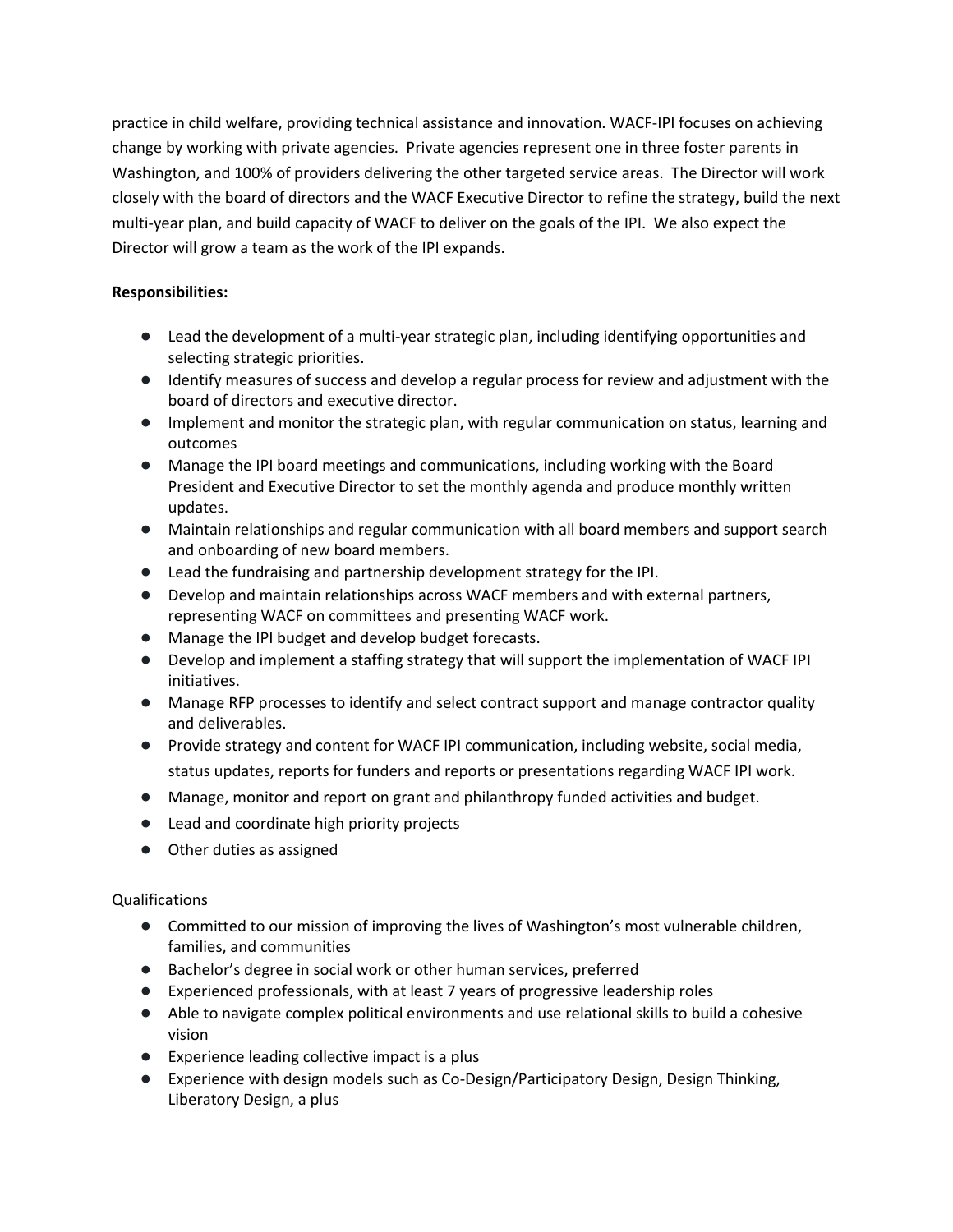- Skilled in data-driven decision making, using analytical skills to evaluate complex situations and recommend solutions. Proven ability to use data to inform action, improve outcomes, and draw attention to equity issues
- Experienced in strategic planning
- Results-oriented
- Creative in developing unique solutions to complex problems
- Flexible, adaptable, proactive, and persistent
- Strong interpersonal skills and ability to engage and connect to diverse groups and individuals
- Excellent public speaking, facilitation, and presentation skills, as well as strong written communication skills.
- Excellent project management skills; ability to multitask, meet deadlines, and balance priorities.
- Experience managing or supporting DEI initiatives, preferred
- Ability to work independently and collaboratively.
- Passion, experience with, and/or commitment to having, race equity, social justice, and cultural competence practice delivery.
- Proficiency in the Microsoft Office (Excel, Word, PowerPoint), and Google Workspace (Drive, Docs, Sheets, etc) ; knowledge of Excel or Google Sheets including pivot tables formulas to perform basic analyses

This job description is not intended to be and should not be construed as an all-inclusive list of the responsibilities, skills, efforts or working conditions associated with the position of the Director.

## **Reports To**

Jill May, WACF Executive Director [\(http://www.wachildrenandfamilies.org/\)](http://www.wachildrenandfamilies.org/)

### **Location**

Flexible. WACF does not have a central office location and the Executive Director works in flexible locations. The Project Manager would be expected to attend in person meetings when needed, locations vary. Travel to Olympia may be required to support the Executive Director and WACF members, as well as some travel elsewhere in Washington State. Travel expenses will be reimbursed.

### **Compensation**

The approved salary range for this position full-time is between \$70,000 and \$85,000, depending on experience and qualifications. Employees also receive a health insurance stipend and generous paid time off. Part time applicants will be considered, but will not receive the same compensation or benefits.

### **Employment Policy**

The Washington Association for Children & Families is an equal opportunity employer. Employment is based upon individual qualifications without regard to race, color, sex, religion, national origin, citizenship, age, marital status, veteran status, disabilities, political ideology, sexual orientation, or any other legally protected status. We encourage applications from people of all backgrounds.

### **How to Apply**